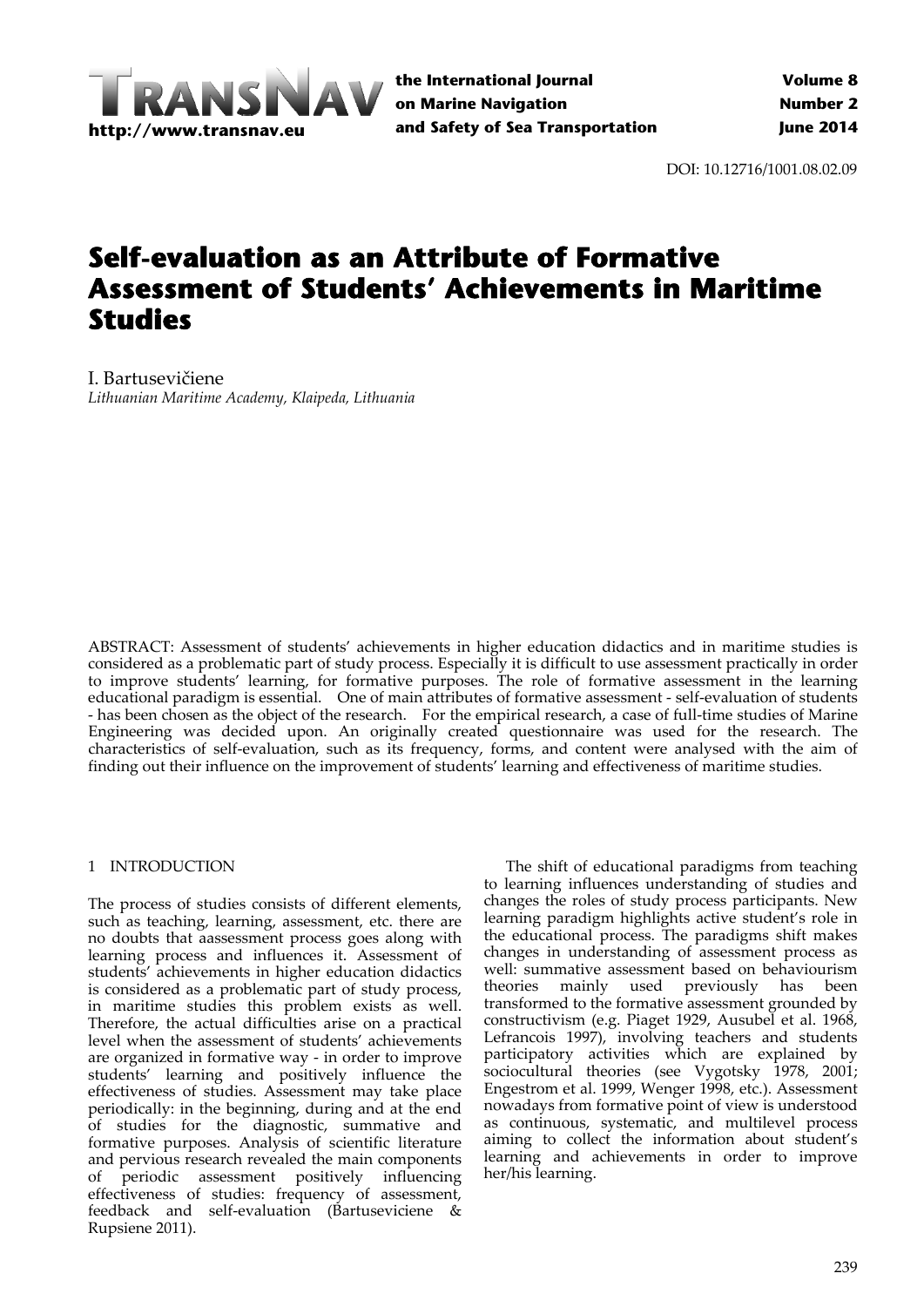The essence of formative assessment can be understood by using three approaches of the interpretation of assessment (Earl 2003):

- 1 assessment of learning;
- 2 assessment for learning;
- 3 assessment as learning.

In the first case (*assessment of learning*) assessment is understood as summative. It is applied at the end of any process (e.g. end of study course, study programmes, etc.). The aim of such an assessment is to evaluate students' achievements (knowledge and skills) by appointing appropriate mark and to compare students according to their achievements and to rank them in line with their results. The main assessment method in this case is test, feedback is provided mostly in the mark form. This approach is based on behaviourism theories. This type of the assessment is used for a long time, it is convenient, however the scientists doubt to relate the given marks to the real achievements of the students, because it is difficult to evaluate by a single mark the variety of students' knowledge, abilities and skills. Sometimes this type of assessment demotivates students learning (Gronlund & Linn 1990, Gronlund 2002, McMillan 2000).

Using *assessment for learning* approach the priority is given not to compare students achievements as in the first case, but to identify every student's strengths and weaknesses, help teachers to adjust teaching techniques accordingly, provide feedback to the students which helps them to improve individual learning. The constructivism is used as a theoretical basis for understanding this approach of assessment. This type of assessment is usually used during the process of studies, on a continuous basis. It can be called as diagnostic; the *portfolio,* as continuous collection of evidences about student's achievements, can illustrate the example of this type of assessment.

In the third case (*assessment as learning*) assessment becomes more integrated to the study process. The formative role of assessment is extended by highlighting student's role as critical evaluator of individual learning. This type of assessment appears when student monitors, assesses and evaluates his/her own achievements individually according to personal needs in order to improve learning. The student's learning improves by continuous selfevaluation of personal achievement, constructing new learning aims and adopting study process according to the personal needs and abilities. The teachers and learners act in collaboration using participatory activities. This approach is grounded by sociocultural theories.

The *assessment as learning* approach is the most appropriate having in mind changes of educational paradigms from teaching to learning when the student assigns an active role in the study process, when the students is not considered just a recipient of teacher's knowledge, but rather an active learner who develops their own individual knowledge by means of interaction with the environment and on the basis of their previous experience (Lefrancois 1997)*.* That's why in the new learning paradigm the most emphasis has to be stressed on the concept of assessment *as* learning, using the ideas of both concepts (assessment *for* learning and assessment *of* learning) and aiming to

improve students' learning. Therefore, the role of the self-evaluation as a n attribute of formative assessment is extremely important in the latter case.

Although self‐evaluation is defined in rather different ways, it can be mentioned that all definitions of self‐evaluation characterize it as learner's activity during which decisions are taken about their own progress and the degree of achievement of the set standard (criterion) in order to improve the process of learning (Stellwagen 1997, Garcia & Roblin 2008, Brew 1999). Self‐evaluation can be understood as feedback provided by the student to him/herself in order to make a decision about his/her performance and effectiveness of studies. It may involve different processes, such as self‐evaluation, self‐testing, reflection, etc. in order to make sound decision.

The researches revealed different aspects of influence of self-evaluation to student's learning: some of them prove that self-evaluation enhances academic results (e.g., McDonald & Boud 2003, Irving et al. 2003, Cambra‐Fierro & Cambra‐Berdun 2007, etc.), help to develop personal competencies: readiness to help colleagues (Ross 1998, 2006), orientation ability (Henry 1994), cultivation of selfcontrol (Nelson et al. 1995); training of independence (Cassidy 2006); education of active citizen and long‐ life learner (Malone & Pederson 2008); foster intrinsic motivation to study (Ross & Starling 2008). The scientists analyse self‐evaluation forms and methods, frequency, difficulties of its organisation.

The concept of the *effectiveness of maritime studies,* in relation to quality assurance in maritime studies, was defined as an attribute of learning at maritime education and training institution which indicates the achievement of the intended learning outcomes (Rupsiene & Bartuseviciene 2010, 2011). The assessment of students' achievements is one of the factors that influence students' learning and effectiveness of maritime studies. As witnessed by previous research, the components of the assessment of students' achievements, such as assessment frequency, assessment methods, feedback characteristics, and student involvement in the assessment process positively influence the effectiveness of maritime studies whenever properly used. As witnessed in previous research the marine engineering students mentioned advantages of their involvement into assessment process in the form of self-evaluation (Bartuseviciene & Rupsiene 2011). However, the self-evaluation and its characteristics influencing the effectiveness of maritime studies needed deeper investigation. The aim of the research was to determine how the frequency of student' self‐ evaluation, its form, and the content influenced effectiveness of maritime studies, and which of the above mentioned elements was more important for the improvement of students' learning and for the effectiveness of maritime studies. The research methods included a questionnaire survey and statistical analysis of quantitative data.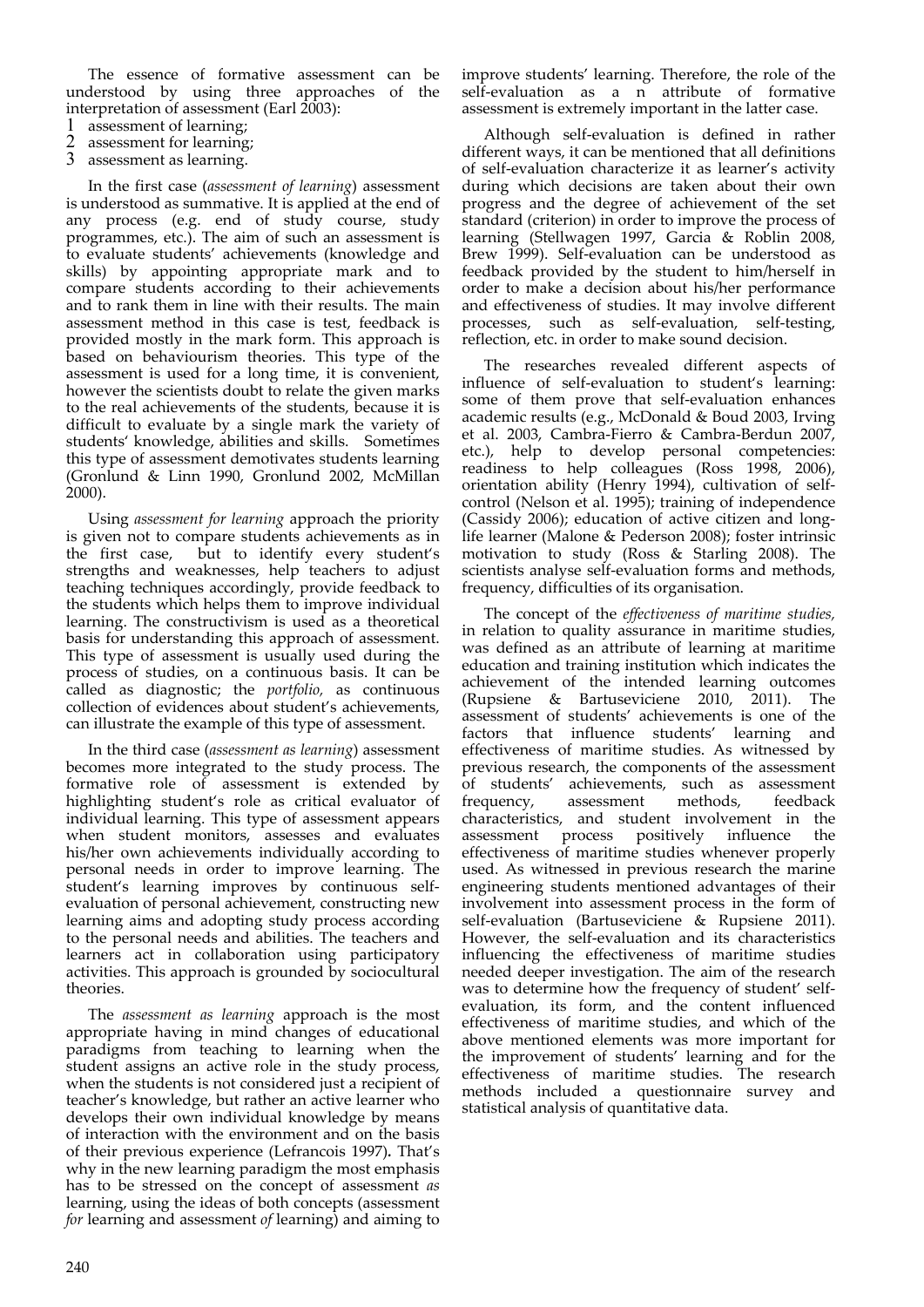### 2 RESEARCH METHODOLOGY

#### 2.1 *Research sample*

For the empirical research, a case study of the programme of maritime specialty was chosen. The research population consisted of Marine Engineering students of the Lithuanian Maritime Academy. 132 full-time students of Marine Engineering (95 % of all population) in all the study years of the said study programme were surveyed. The research sample included merely male students.

The questionnaires were handed to each student personally. To ensure the ethical character of the research, an official permission for its conducting was obtained from the Head of the Academy. Moreover, all the participants of the research were introduced to the research objective and the specific requirements for the completing of the questionnaire. The questionnaires were compiled in such a way as to maximally ensure the participant anonymity; it was impossible to identify the respondent by means of the questionnaire data. Therefore, the essential principles of the social science research were observed, viz., voluntariness and anonymity that accounted for the situation in which the respondents were able to fully express their views of the phenomenon or the event of the research.

# 2.2 *Research instrument*

The research instrument was developed by the authors, given the aim of the research. The questionnaire entailed an open question about the study subject to which, in the respondents' opinion, student self‐evaluation was applied the most effectively. The question was necessary to establish the limitations of the application of the research findings. 38% of the respondents pointed out such subjects: the figure proved that student self‐ evaluation was insufficiently practiced in the *Marine Engineering* study programme, probably the teachers do not have enough knowledge and experience in including self‐evaluation into the assessment process, but this topic needs deeper investigation. However, the analysis of the named academic subjects revealed that student self‐evaluation was effective both in the subjects of professional qualification and professional specialization.

The most frequently named subjects of professional qualification included *Chemistry, Physics, Information Technologies,* and *Physical Training.* It turned out that the majority of the teachers of the subjects of professional specialization, such as *Electrical Engineering* or *Theory of Internal Combustion Engines*, also applied student self‐evaluation. Therefore, the findings of the research provided in the article are limited to one study programme (viz. *Marine Engineering*) and the subjects of the study field (subjects of professional qualification and (subjects of professional qualification and specialization). The relevance of the research findings for other study programmes could be established after additional research.

The items of the questionnaire contributed to the identification of the forms, the frequency, and the content of student self‐evaluation and students' views

of the influence of self‐evaluation on the effectiveness of the mastering of academic subjects. All the questions were formulated in such a way as to enable students who provided answers to them to refer to their own experience in the studies of the subject where the application of student self-evaluation was the most successful. The frequency of self‐evaluation was measured on the basis of the number of times that student self‐evaluation was applied in the course of the studies of the subject.

The form of self-evaluation was assessed in accordance with the way of its most frequent application (written, oral, or both written and oral). The content of self-evaluation was judged by the frequency that the students had to assess their progress, to note things they had not understood, to point out learning difficulties, and to plan the prospects of further learning on the request of their teachers.

The answers to the question *Do you feel you better mastered the academic subject in which student self‐ evaluation was applied in the best way?* revealed the effectiveness of the mastering of the academic subject. Even though the opinions may have been subjective, in our case, the provision was observed (see Fitz-Gibbon & Kochan 2000, Petty & Green 2007) that it was possible to refer to learners' opinion when judging the effectiveness of studies. However, the second limitation of the research findings was identified there, as the teachers' opinion or other parameters of the evaluation of study effectiveness were not taken into consideration. To eliminate the said limitations, additional research would also be necessary.

# 3 RESEARCH OUTCOMES

### 3.1 *Is self‐evaluation important for marine engineering students?*

After defining the main assessment components, such as periodicity of assessment events, methods of assessment, provision of feedback after evaluation, ability of students to evaluate themselves, the respondents were asked to rank the mentioned components of assessment in relation and importance of each of them for the effectiveness of studies (which of the mentioned features give the better result of studies).

Analysing, which of the assessment components critically influences effectiveness of studies; it was revealed that 37% of respondents give the highest priority to the frequency of periodic assessment events, 23% of respondents – to assessment methods, 23% – to students' involvement into assessment process, and  $18\%$  - to feedback (Bartuseviciene & Rupsiene, 2011).

That figures prove that self-evaluation is important for the students and this issue is worth to be investigated more deeply. Moreover the value of self-evaluation enhances, because more than half of surveyed students (62 % of the respondents) pointed out that, in their opinion, they better mastered the subjects in which self‐evaluation was applied the most successfully.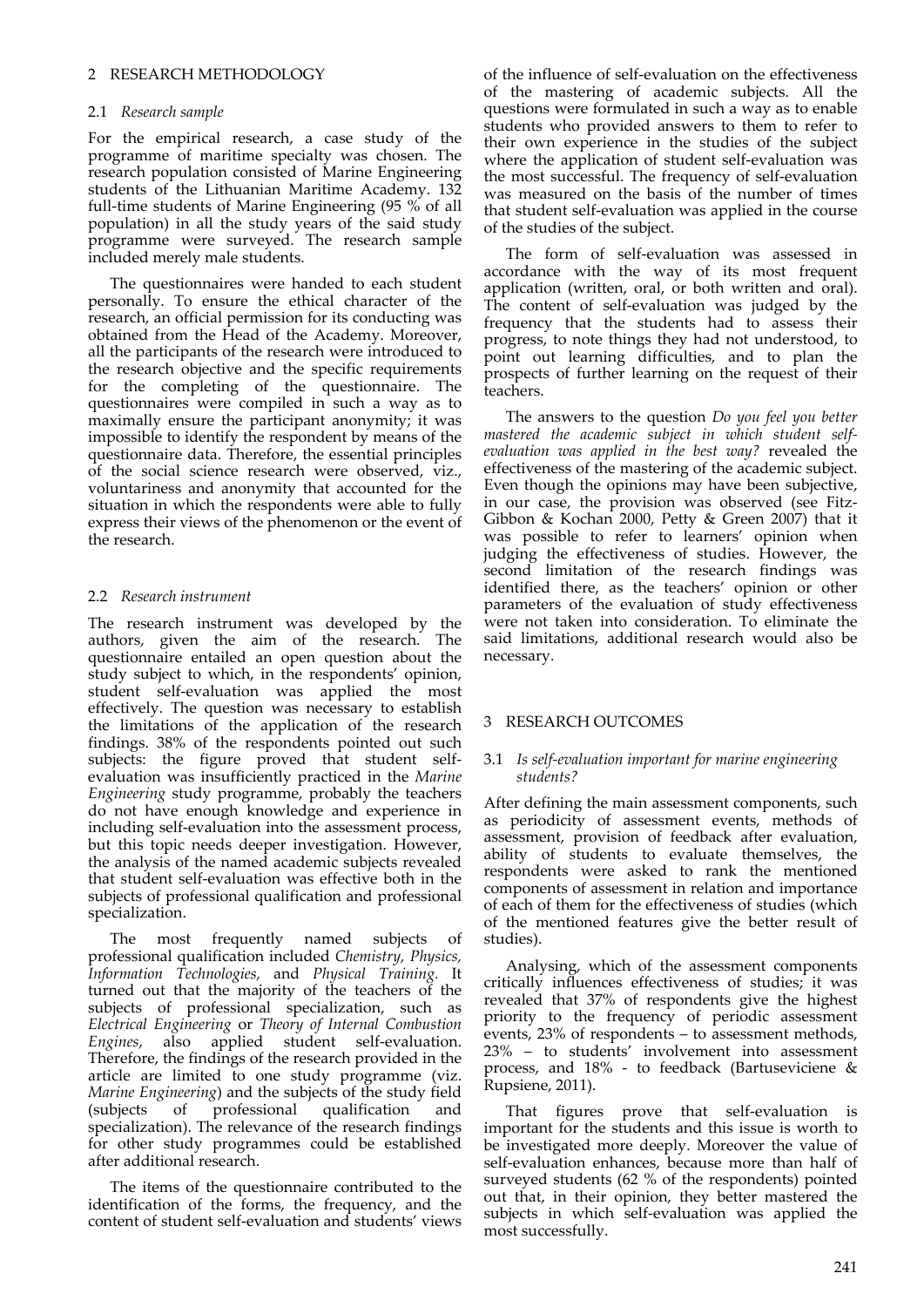## 3.2 *Frequency and forms of self‐evaluation used in maritime studies*

Before establishing the impact of self‐evaluation components on the effectiveness of their mastering of academic subjects, we have to find out how frequently, in which form(s), and in what way in terms of the content the learners evaluate their achievements during the studies.

While answering to the question how often the students had a chance to evaluate themselves, it turned out that self‐evaluation was applied from 0 to 11 times. The respondents' answers witnessed that in 25% of the cases, self‐evaluation was used only once; on average, students had an opportunity to evaluate themselves  $3.32$  times (sd= $2.83$ ) (Fig. 1). There are not doubts that the number of self‐evaluation events depends of the number of assignments given to the students during the course. However, the fact that 11 assignment events during one course were given to the students can doubtful and may be considered as overload for the learners, but this issue needs more details about the characteristics of the subject and of the assignment tasks.



Figure 1. Frequency of self‐evaluation.

The forms of self‐evaluation were determined as written, oral, and both written and oral. In accordance with the respondents' answers, the students evaluated themselves in different forms: in writing ‐ 6 %; orally -  $46\%$ ; and in writing and orally -  $48\%$ . Usage of the different forms of self‐evaluation almost in the half of cases can be considered as positive characteristic, however not practical. In author's opinion self‐evaluation can be more easily organized in written form.

On the basis of the aforementioned facts, a conclusion can be drawn that the regularity of the self-evaluation events can be improved, in ideal situation every assignment has to be self‐evaluated by students. The research revealed that the students evaluated themselves in different forms (in writing, orally, in combination of both) almost in half of assignment events; the variety of forms show positive tendency, however using written form can be considered as more practical approach. Probably, the teachers themselves need more information about self-evaluation techniques, its importance and influence on the effectiveness of the maritime studies. This issue needs further investigations.

# 3.3 *The content of the self‐evaluation*

The content of self‐evaluation can be very helpful for teachers in getting information about students' progress, learning difficulties, organization of studies, and other. Mentioned information is important for the students as well. Analysis of obtained data revealed some of the mentioned issues. The respondents' answers about the content of self‐evaluation (Fig.2) witnessed that they most often self‐evaluated the things they failed to understand (64 %), how to organize further learning (61 %), pointed out the difficulties they encountered while studying the subject (54 %), and self-evaluated the progress made (52 %). So, more than in half cases of self‐evaluation events, students identified independently their learning difficulties. This fact has to be taken for the consideration of teachers, because identification of learning difficulties by the students themselves is a good start for the individual organization of independent learning taking more responsibility for studies which is extremely important in the context of development of professional competencies in life‐long learning perspective.



Figure2. Content of self‐evaluation.

The method of regression analysis was used to explain the meanings of the variable *The effectiveness of mastering of an academic subject* in accordance with the meanings of independent variables: self‐evaluation form, self‐evaluation content (which was aggregated from the four self-evaluation content variables presented in Fig.2), and self‐evaluation frequency. On performing the regression analysis (Table 1), the influence of three variables on the effectiveness of the mastering of the subject was established (r=0.570). The three variables accounted for 32.5 % of dependent variable dispersion  $(r^2=0.325; r^2adj=0.271)$ . The regression model was appropriate (p=0.002), and it described a statistically significant relation (F=5.949) between the dependent variable and the three identified independent variables. T meanings showed that the dependent variable could be forecast by means of the three identified variables (form, frequency, and content of self‐evaluation).

Table 1. Coefficients of the appropriateness of a regression model \_\_\_\_\_\_\_\_\_\_\_\_\_\_\_\_\_\_\_\_\_\_\_\_\_\_\_\_\_\_\_\_\_\_\_\_\_\_\_\_\_\_\_\_\_\_\_

| Model R | $\mathbb{R}$ | Square R Square of the | Adjusted Std. Error F<br>Estimate |       | Sig. |
|---------|--------------|------------------------|-----------------------------------|-------|------|
|         | 325, 570,    | .271                   | .906                              | 5.949 | .002 |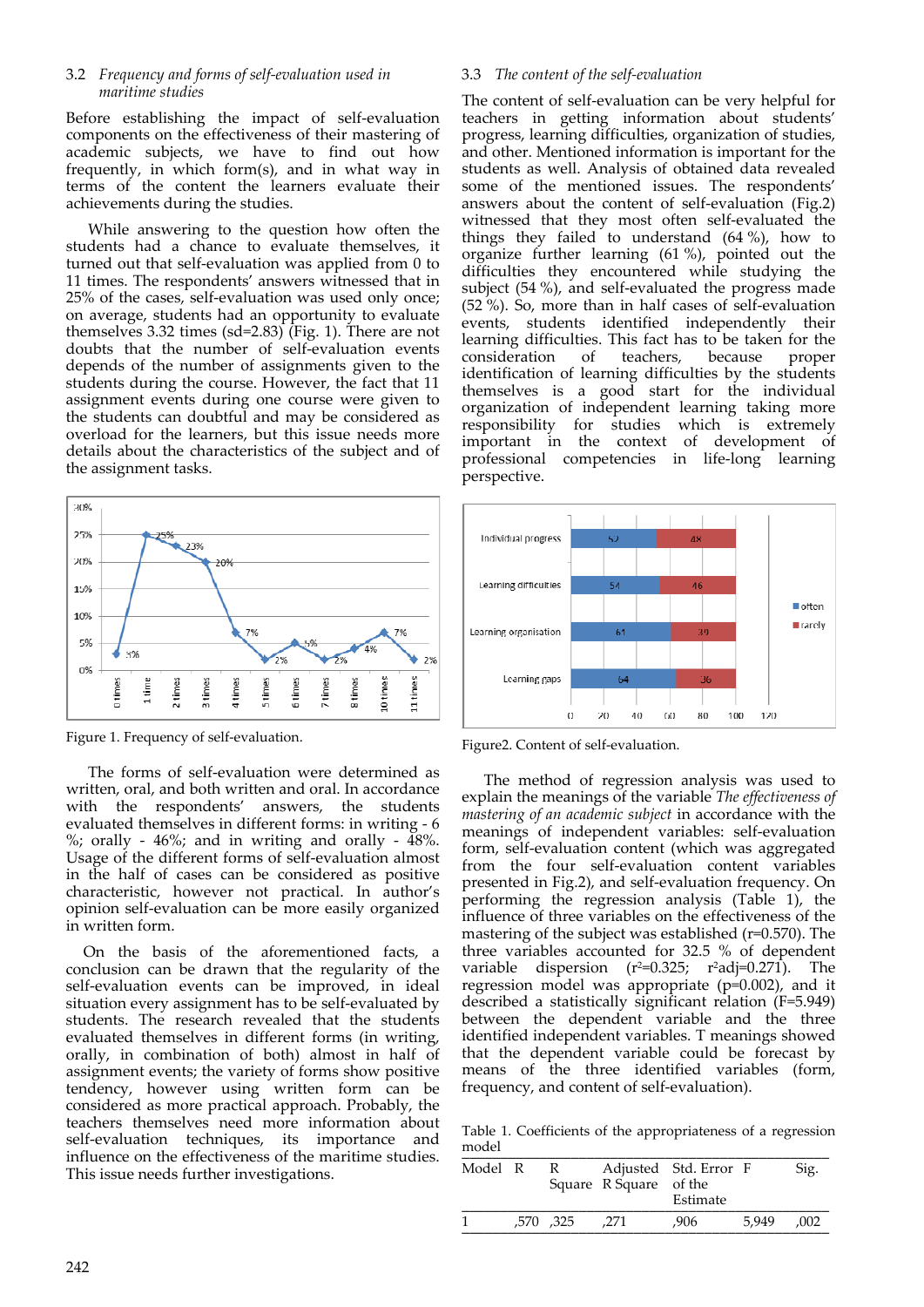Standardized (Beta) coefficients (Table 2) witnessed that the effectiveness of the mastering of the subject mainly depended on the content of self‐ evaluation.

Table 2. Coefficients of the regression model.

| Model                                              | В       | Unstandardized<br>Coefficients<br>Std. Error | Standardized t<br>Coefficients<br>Beta |                | Sig.         |
|----------------------------------------------------|---------|----------------------------------------------|----------------------------------------|----------------|--------------|
| $(Constant)$ 2,315<br>Self-<br>evaluation<br>forms | $-.106$ | ,724<br>,256                                 | -,059                                  | 3,199<br>-,416 | ,003<br>,680 |
| Self-<br>evaluation<br>content                     | .155    | .037                                         | .624                                   | 4.194          | .000         |
| Self-<br>evaluation<br>frequency                   | -.058   | .051                                         | -.169                                  | $-1.127$       | .267         |

The regression analysis method helped to explain importance of three characteristics of self‐evaluation (form, frequency, and content) for the effectiveness of maritime studies, emphasizing the content of selfevaluation. That means that in order to make maritime studies more effective, the teachers have to learn how to use self‐evaluation of students in the assessment process in proper way, highlighting not only form and frequency of self‐evaluation event, but mostly the content of it.

#### 3.4 *Conclusions*

As established by the research, self-evaluation encouraged students to improve their individual learning and to become more responsible for their study outcomes, which was important in the context of the learning paradigm. This issue is also significant for the maritime studies.

In the initial stage of the research, the importance of the frequency, the form, and the content of student self‐evaluation was established. Self‐evaluation was used with different regularity (from 0 to 11 times), in ideal situation it has to be used in every assignment. For better effectiveness of the maritime studies, different forms of student self‐evaluation can be applied (written, oral, or combined), however for the better practicality of self-evaluation events the written form is more applicable. The content of selfevaluation is also important for the effective maritime studies, because it can help to identify the students' learning progress, their encountered difficulties, learning gaps, or planning of the learning prospects.

Although all three self‐evaluation elements were significant in the context of the effectiveness of the subject mastering, self‐evaluation of the content had the greatest influence on the latter. The effectiveness of studies increased when students had to self‐ evaluate their own individual progress in the written form and to indicate the difficulties they encountered in the studies of the subject.

The research proved that self-evaluation is important attribute of formative assessment of students' achievement in maritime studies. However some observations has led to the assumption that probably, the teachers themselves need more information about self‐evaluation techniques, its importance and influence on the effectiveness of the maritime studies.

#### REFERENCES

- Ausubel, D., Novak, J., Hanesian, H. 1968. Educational psycology. A cognitive view. New York: Holt, Rinehart & Winston.
- Bartusevičienė, I., Rupšienė, L. 2010. Studentų pasiekimų vertinimo periodiškumas kaip studijų rezultatyvumo veiksnys: socialinės pedagogikos studijų programų studentų nuomonė. Tiltai *2* (51): 99‐112.
- Bartuseviciene, I., Rupšienė, L. 2011. Assessment Components Influencing Effectiveness of Studies: Marine Engineering Students' Opinion. In: A.Weintrit & T.Neumann (Eds.). Human Resources and Crew Resource management. Marine navigation and Safety of Sea Transportation. London: Taylor& Francis Group: 71‐ 77.
- Brew, A. 1999. Towards autonomous assessment: using self‐ assessment and peer‐assessment. In S. Brown, A. Glasner (eds.). Assessment Matters in Higher Education. Buckingham: Society for Research into Higher Education/ Open University Press.
- Cassidy, S. 2006. Developing employability skills: Peer assessment in higher education. Education & Training, 48(7), 508‐517
- Cambra‐Fierro, J. & Cambra‐Berdun, J. 2007. Students' self‐ evaluation and reflection, part 2: An empirical study. Education & Training 49(2): 103–111.
- Earl, L.M. 2003. Assessment as Learning: Using Classroom assessment to maximize Student Learning. Thousand Oaks, California: Corwin Press Inc. A Sage Publication Company.
- Engestrom, Y., Meittinen, R., Punamaki, R.L. 1999. Perspectives on Activity Theory. Cambridge: Cambridge University Press.
- Fitz‐Gibbon, C. & Kochan, S. 2000. School effectiveness and education indicators. In T. & D. Reynolds (eds.). The international handbook of school effectiveness research. London: Falmer Press: 257–282.
- Garcia, L. M., Roblin, N. P. 2008. Innovation, research and professional development in higher education: Learning from our own experience. Teaching and Teacher Education: An International Journal of Research and Studies 24(1): 104–116.
- Gronlund, N. E., Linn, R. L. 1990. Measurement and evaluation in teaching. New York: Macmillan.
- Gronlund, N.E. 2002. Assessment of student achievement. 7th edn. Boston: Allyn & Bacon.
- Henry, D. 1994. Whole language students with low selfdirection: A self‐assessment tool. Charlottesville: University of Virginia.
- Irving, S., Moore, D., Hamilton, R. 2003. Mentoring for high ability high school students. Education and Training, 45, pp. 100‐9.
- Lefrancois, G. 1997. Psychology for Teaching. Belmont: Wadsworth Publishing Company.
- Malone, V. & Pederson, P. V. 2008. Designing assignments in the social studies to meet curriculum standards and prepare students for adult roles. Clearing House: A Journal of Educational Strategies, Issues and Ideas 81(6): 257–262.
- McDonald, B. & Boud, D. 2003. The impact of selfassessment on achievement: the effects of selfassessment training on performance in external examinations. Assessment in Education 10(2): 209–220.
- McMillan, J. H. 2000. Fundamental assessment principles for teachers and school administrators. Practical Assessment, Research & Evaluation, 7(8). Prieiga per